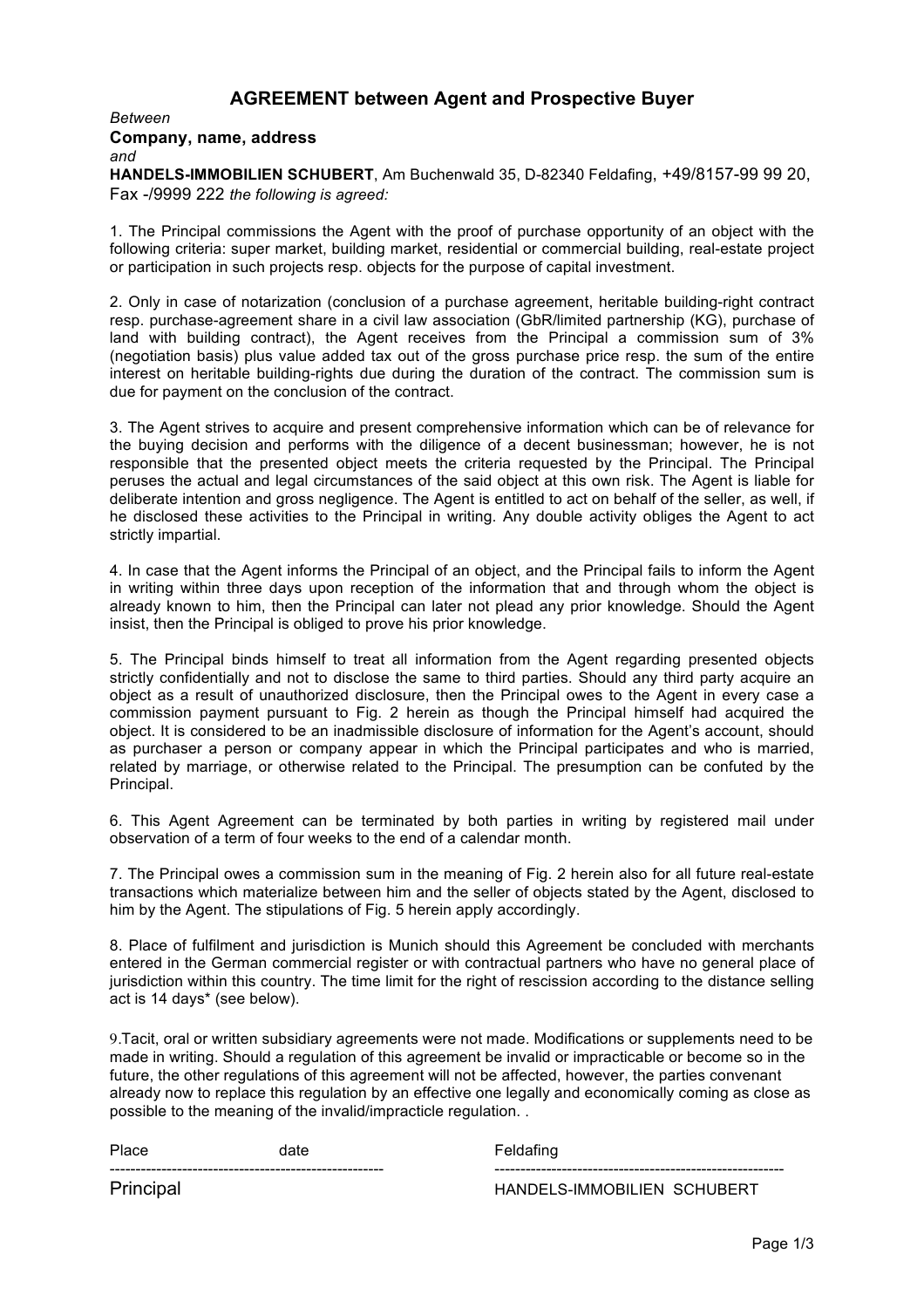Consumer's right to rescind agreements concluded off-premisses and distance selling contracts with the exception of contracts about financial services – Reporting requirement according to § 312d Section 1 BGB in connection with Art. 246a para 2, p. 2, no. 2 BGBEG

*Contractor:* **HANDELS-IMMOBILIEN SCHUBERT**, Am Buchenwald 35, D-82340 Feldafing, Tel: 08157/99992-0, Fax: 08157/9999222, info@retail-estate.com

## **informs**

**………………………………………………**

**concerning the brokerage agreement ………………**

### **Cancellation Instructions for Consumers**

### **Right of Rescission**

You have the right to cancel this agreement, within fourteen days without stating any grounds.

The period within which the right to rescind may be exercised runs for fourteen days from the day the contract is concluded.

In order to exercise the right to rescind, you must inform uns, **HANDELS-IMMOBILIEN SCHUBERT**, Am Buchenwald 35, D-82340 Feldafing, Tel: 08157/99992-0, Fax: 08157/9999222, info@retail-estate.com **by**y means of an explicit notification (for example, a letter sent by mail, telefy or email) about your decision to rescind this contract. You can use the attached specimen rescission notice form for that, the use of which, however, is not stipulated.

The revocation period shall be deemed observed if the rescission notice is sent off before the expiration of the time line.

### **Effets of rescission**

When you rescind this contract, we have to refund to you all payments which we received from you, including delivery cost (with the exception of supplementary costs, arising from the fact, that you chose another kind of delivery than the most favourable standard delivery offered by us), promptly and not later than fourteen days from the day when we received your notification of rescission. For refunding we will use the same means of payment, which you introduced for the original Transaction, unless a different proceeding was explicitly stipulated with you; in this case, we will charge you fees for this refund.

If you asked that we begin to put into execution the commissioned services within the time line of the rescission period, you will have to pay us an appropriate amount, corresponding to the portion of the services already provided, up to the point of time, where you notified us about your execution of the right of rescission from the contract, compared to the total package of the services required by the contact.

## *Specimen rescission form*

*If you want to rescind your contract, please complete this form and send it back to us. – To* **HANDELS-IMMOBILIEN SCHUBERT**, Am Buchenwald 35, D-82340 Feldafing, Tel: 08157/99992-0, Fax: 08157/9999222, info@retail-estate.com

- *Herewith, I/we rescind the contract concluded by me about the purchase of the following products (\*) /the provision of the following services (\*)*
- *ordered (\*), received (\*)*
- *Name of the consumer(s)*
- *Address of the consumer(s)*
- *Signature of the consumer(s) (only when notification is in writing)*
- *Date*

*(\*) Please delete where inapplicable.*